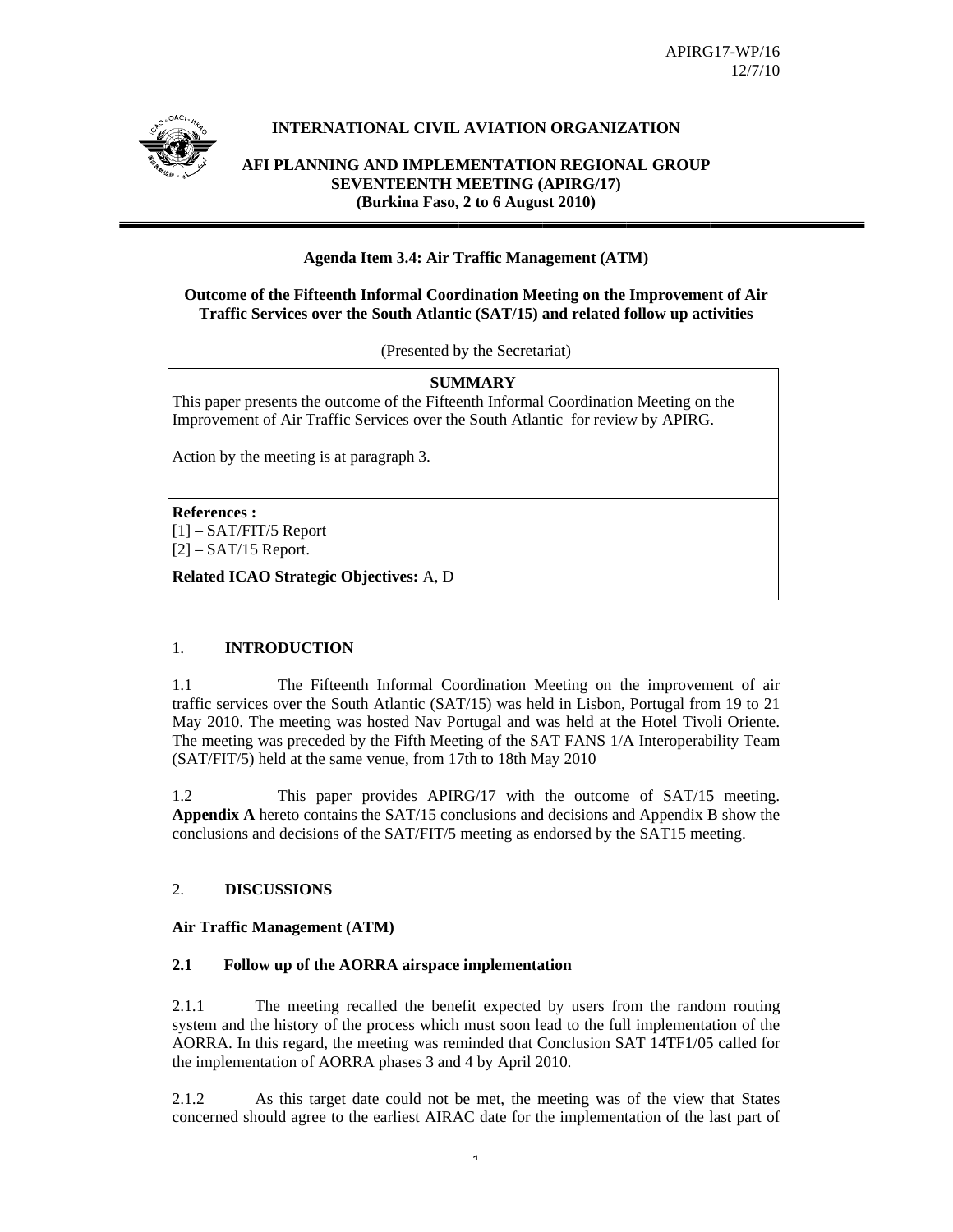the AORRA. Taking into account preparatory actions to be carried out prior to the implementation itself, the meeting agreed to the implementation date on the 26 August 2010 (**Conclusion SAT 1/01)** 

2.1.3 The meeting's attention was then drawn to the following key issues related to AORRA implementation and acknowledged by successive SAT meetings:

- $\triangleright$  All routes within AORRA should be suspended in order to allow full random routing operations and remove any misunderstanding of the application. These routes may be reactivated in case of an emergency situation.
- $\triangleright$  Direct route transitions are required from Waypoints on the existing Airway structure to discrete Latitude/Longitude Waypoints on the AORRA boundaries, in order to optimize random routing benefits.

2.1.4 In this regard, IATA submitted to the meeting a working paper proposing additional Entry/Exit waypoints on the AORRA boundary along with suitable transitions from the existing Domestic airway structure.

2.1.5 The meeting recognized the need for SAT States and concerned ACCs to define Entry/Exit Waypoints on the AORRA boundary and efficient hook-ups to the existing conventional fixed routes outside of the AORRA area. However, the meeting was of the view that ANSPs should take time to consider the proposal and assess the safety aspect before implementation. Furthermore, in some cases, there is a need for dialogue and agreement between adjacent FIRs.

2.1.6 The meeting therefore decided that a coordination meeting be held between IATA and concerned ACCs to discuss the direct transitions to/from AORRA airspace (**Conclusion SAT15/02). This meeting was successfully held in Accra (Ghana) from 29 to 30 June2010.**

## **2.2 Proposed amendment to doc 7030, regional supplementary Procedures**

2.2.1 The meeting was presented with a need identified for amendment to the Regional Supplementary Procedures (DOC 7030), in particular with regards to operations within the Random Routing Areas.

2.2.2 The identified requirement to amend sections of the AFI Regional Supplementary Procedures amendments was presented to the ATS/AIS/SAR Sub Group meeting which was convened recently in Nairobi, Kenya, for consideration. The proposed amendments were accepted, conditional to the amendments being presented to the SAT Group for review taking into account the effect the proposed amendments may have on neighboring airspaces.

2.2.3 The meeting reviewed the amendments proposed and agreed that SAT members forward to the secredtariat their comments on the proposed amendments by the end of June 2010 (**Conclusion SAT15/03)**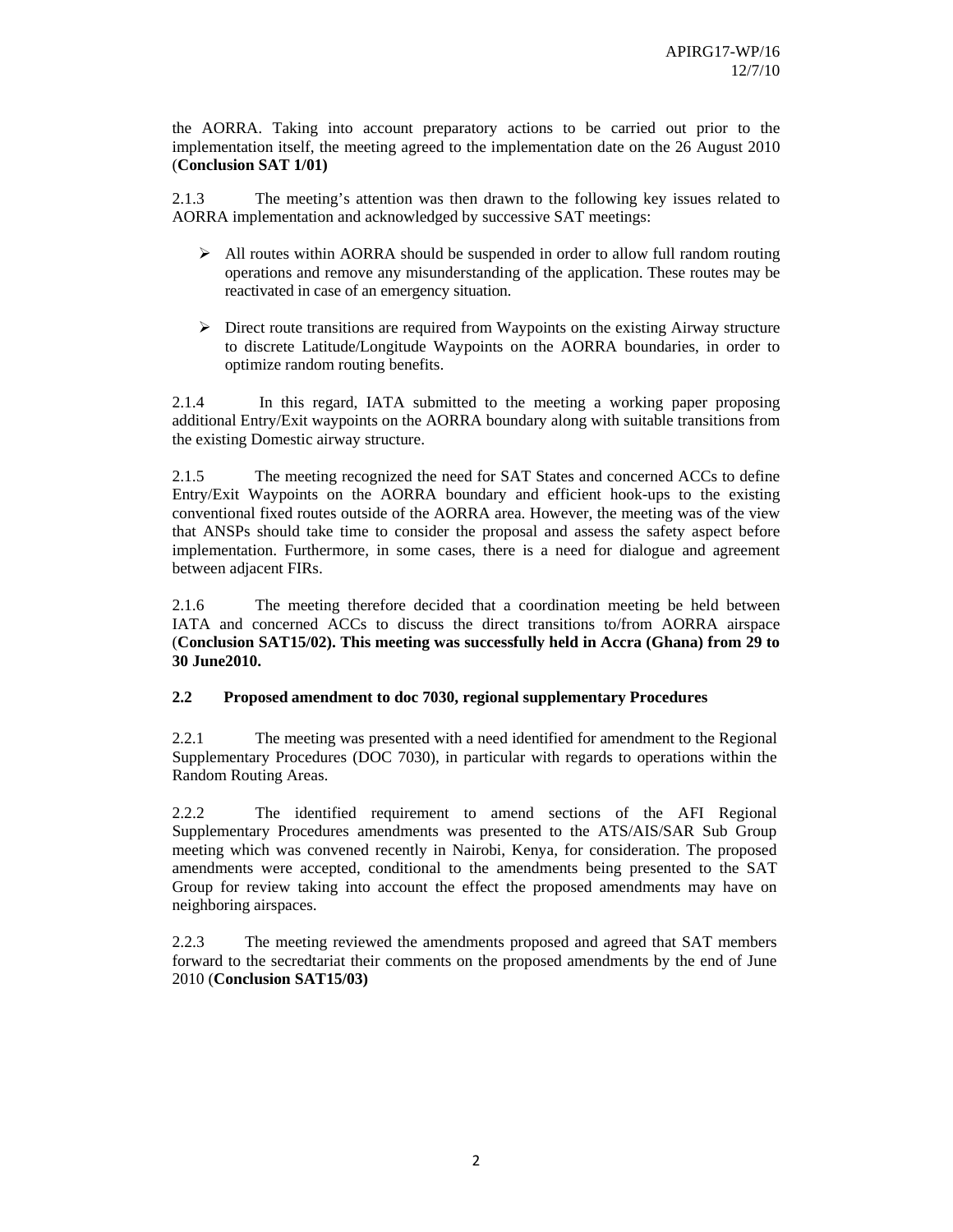## **2.3 SATMA report on Traffic Statistics, Safety procedures and operational procedures in the EUR/SAM corridor.**

2.3.1 SATMA presented global information on SAT States and detailed information about the air traffic statistics of the EUR-SAM Corridor during the year 2009 as well as the evolution of these figures since 2004; main figures are as follows:

- 2009/2008: 16% decrease
- Traffic on main ATS routes: UN741 22%, UN866 24%, UN873 38%
- EUR-SAM Corridor: 5 years period 2004- 2009 shows a global positive increase of 10,6%.
- January- March 2010: a descent of air traffic of 5% is detected.

2.3.2 SATMA presented its work on the 2009 collision risk assessment for the EURSAM Corridor. Due to the delay in the reception of the required data, SATMA could not finalize the collision risk assessment itself, and only a preliminary analysis of some parameters was presented to the meeting.

2.3.3 The report emphasized the importance of the evolution of the operational risk in the estimation of the total vertical risk, in particular the LHDs, the status of which is shown in the following tables:

| <b>Locations</b>       | $N^{\rm o}$<br><b>LHDs</b> | Time spent<br>wrong level | $No$ levels<br>crossed | <b>Reasons</b>         |
|------------------------|----------------------------|---------------------------|------------------------|------------------------|
| <b>Canaries UIR</b>    | $\overline{2}$             | $0.333h$ .                |                        | Coordination<br>errors |
| <b>Sal UIR</b>         |                            | 1.162 h.                  |                        | Coordination<br>errors |
| Dakar UIR              | 8                          | 2.379 h.                  |                        | Coordination<br>errors |
| Atlantic-Recife<br>UIR | 15                         | 1.200 h.                  |                        | Coordination<br>errors |

**Table 1: LHDs reported from January 2009 to June 2009** 

| <b>Locations</b>       | $N^{\rm o}$<br><b>LHDs</b> | Time spent wrong<br>level | $No$ levels<br>crossed | <b>Reasons</b>         |
|------------------------|----------------------------|---------------------------|------------------------|------------------------|
| Canaries UIR           | 2                          | 0.333h.                   |                        | Coordination<br>errors |
| Sal UIR                |                            | 1.167 h.                  |                        | Coordination<br>errors |
| Dakar UIR              | 19                         | 6.908 h.                  |                        | Coordination<br>errors |
| Atlantic-Recife<br>UIR | 6                          | 1.551h.                   |                        | Coordination<br>errors |

**Table 2 : LHDs reported from July 2009 to December 2009**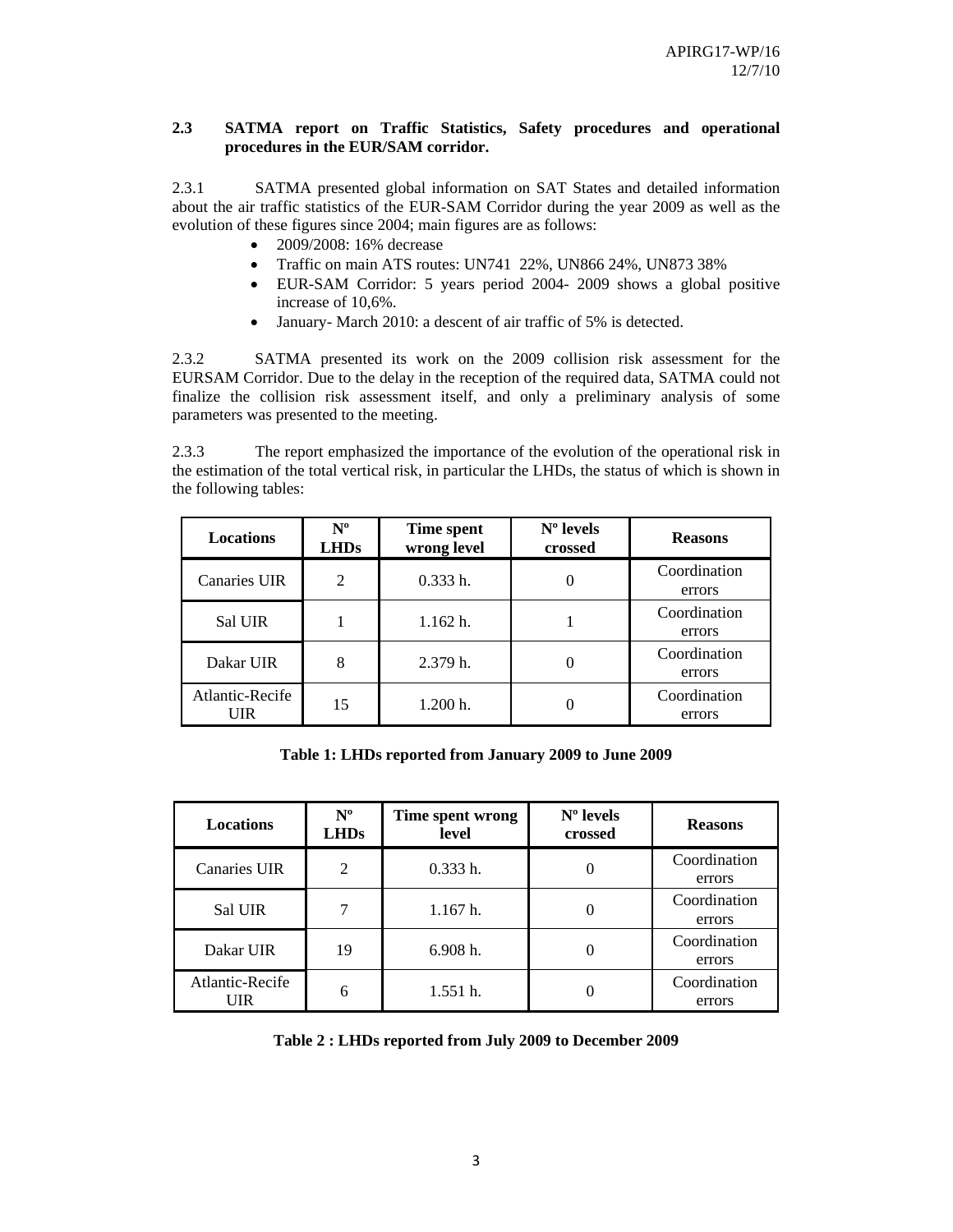2.3.4 With these data, total time spent at a wrong level in the Corridor has been 15.033 hours. As the main contribution to the operational risk will be the one due to the time spent at an incorrect flight level, it is expected that the operational collision risk will still be higher than the TLS.

2.3.5 SATMA will make the final collision risk assessment available as soon as feasible, and in any case before the next SAT Meeting.

2.3.6 The meeting noted that, although detailed and exact calculations need to be performed, it can be anticipated that the problems relating to coordination errors and total vertical collision risk presented in the previous safety assessment are not yet solved and that adequate corrective actions should be taken to reduce this type of errors.

2.3.7 In this regard, the meeting noted that the main cause of the LHD´s reported to SATMA for the period June 2009- March 2010 has been "operational error in the ATC unit to unit coordination". Therefore, after coordination between the ACCs concerned, the meeting agreed to the operational procedures based on ADS-C/CPDLC to be implemented in the EURSAM Corridor as corrective measures (**Conclusion SAT15/04)** 

2.3.8 In addition to the operational procedures based on the use of ADS-C and CPDLC mentioned before, and as not all aircraft are FANS1/A equipped or not all ADS-C/CPDLC connections are always successful, some complementary safety coordination procedures between adjacent ACC´s to prevent LHD´s were also recommended by the meeting.

2.3.9 In this regard, the meeting was of the view that these complementary procedures should be reflected in Doc 7030. Therefore the following amendment is proposed to be included in Doc 7030 (**Conclusion SAT15/05)** 

*"Supplementary safety procedures for aircraft in cases of air/ground communications problems (radio or CPDLC) and relay with other aircraft is not available.* 

*Procedures for aircraft flying along the EUR-SAM Corridor, aircraft will perform a lateral right offset up to 2 NM in cases where:* 

- *a) Impossible, difficult or incomprehensive radio or CPDLC communications with the relevant ACC after trying to establish the communications at least during 10 minutes;*
- *b) Doubts and impossible confirmation of a clearance issued by ATC; and*
- *c) When performing an ATC clearance with additional restriction (time to reach the cleared flight level, Mach number, etc.) and the position of the aircraft is 10 minutes or less to the next boundary.*

*In all cases, aircraft will inform the ATC about this lateral offset as soon as suitable communications are re- established."* 

2.3.10 The meeting was apprised of the improvement recorded with regards to the reporting of LHD occurrences. In all ACCs, the culture of reporting is increasing and the good work of the LHD Monitoring Team, sending monthly reports, is also noted.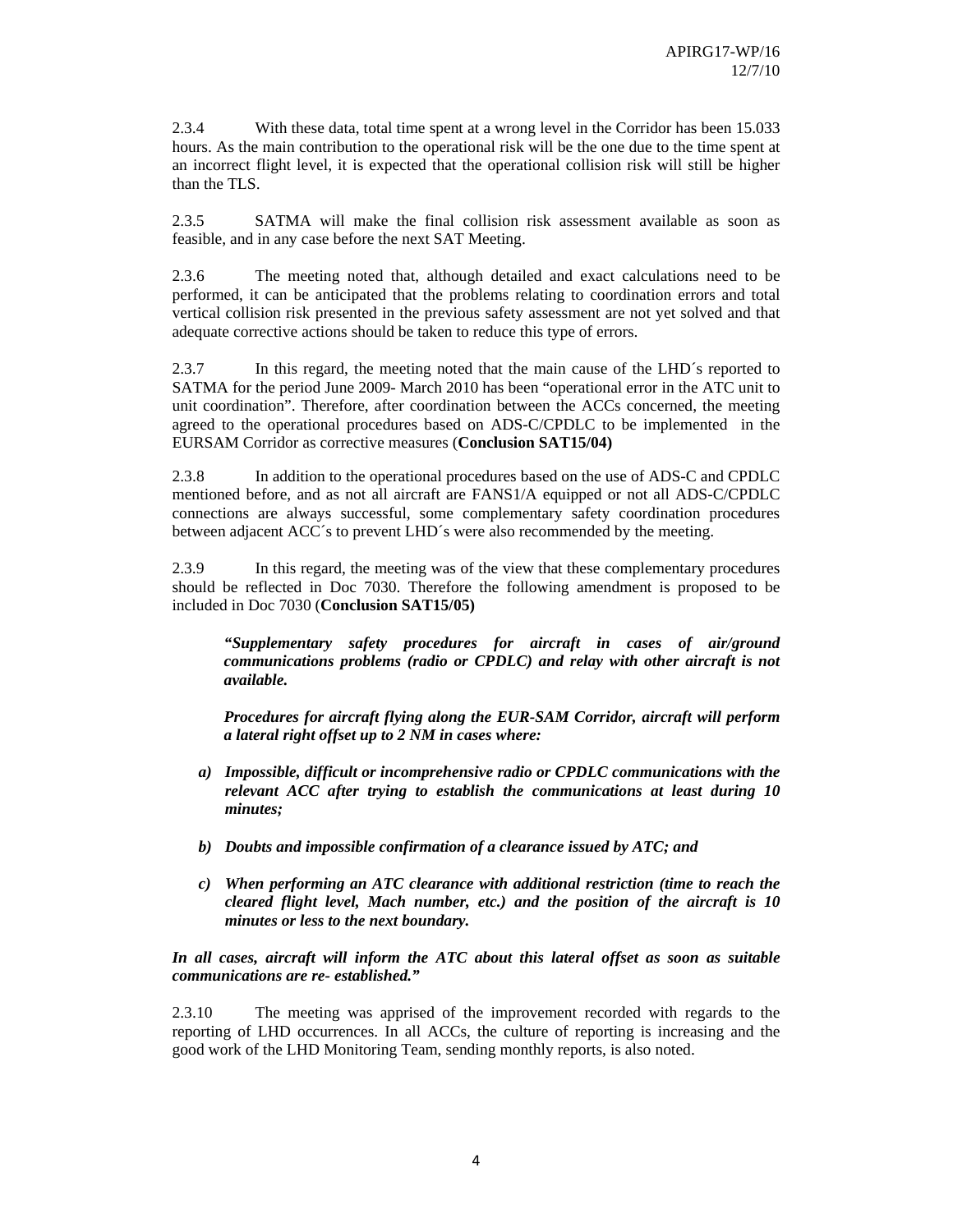Nevertheless, the meeting recognized that, in order to have a more precise picture of the situation and to determine corrective actions to reduce the number of LHDs, LHD reports should be shared with all ACCs involved for thorough analysis ( **Decision SAT 15 01)** 

# **2.4 ATS Contingency planning**

2.4.1 The meeting recalled that in accordance with Conclusion SAT/14-5, the SAT 14 TF1 Meeting, through conclusion SAT14TF1/12, agreed to a Contingency Plan for the EUR/SAM Corridor and called on Brazil, Cape Verde, Senegal and Spain to implement it according to the following timeframe:

- i. AIC publication: 27 August 2009
- ii. AIC effectiveness: 22 October 2009
- iii. NOTAM Publication: 8 October 2009

2.4.2 All ACCs concerned, confirmed before the meeting that the agreed Contingency plan has been published and enforced.

2.4.3 In view of this achievement, it was argued that, as far as contingency planning is concerned, there is a need for coordination between EURSAM Corridor States which have already implemented the common contingency plan mentioned above and the remaining SAT members. Furthermore, if feasible, it would be better to develop and agree on a comprehensive contingency plan for the whole SAT area ( **Conclusion SAT15/06)** 

## **2.5 Any other ATM business**

## **2.5.1 Unknown traffic in the South Atlantic**

2.5.1.1 The meeting was seized with the worrying situation created by the great number of unknown aircraft flying through Atlantico, Montevideo and Ezeiza FIRs without any coordination. ACCs concerned reported that, in most of the cases, these flights operate to and from Malvinas/Falklands Island and Ascension Island. Dakar and Abidjan also confirmed the existence of such flights in their airspace.

2.5.1.2 The meeting expressed its concern about this situation which seriously jeopardizes the safety of flight operations in the area. As the issue seems to present political considerations, the meeting particularly called for the intervention of ICAO at the regional level as well as at the headquarter level to solve the problem (**Conclusion SAT15/07)***.* 

## **2.5.2 ATS deficiencies in the SAT area**

2.5.2.1 Under this item, the meeting considered reports from IATA expressing airline concerns regarding persisting deficiencies which affect flight operations and safety in the SAT area. The deficiencies include air traffic services (ATS), aeronautical information services (AIS), meteorology (MET), and communications (COM).

2.5.2.2 The following few examples of the deficiencies that impact airline operations and are predominant in several States in the region were given:

- ¾ Operational errors leading to a large number of LHD incidents
- $\triangleright$  Difficulties to communicate with ATC
- ¾ Limited ATS routes/flight levels in the EURSAM Corridor
- $\triangleright$  Need for RNP4 (30/30NMs) to maximize airspace efficiency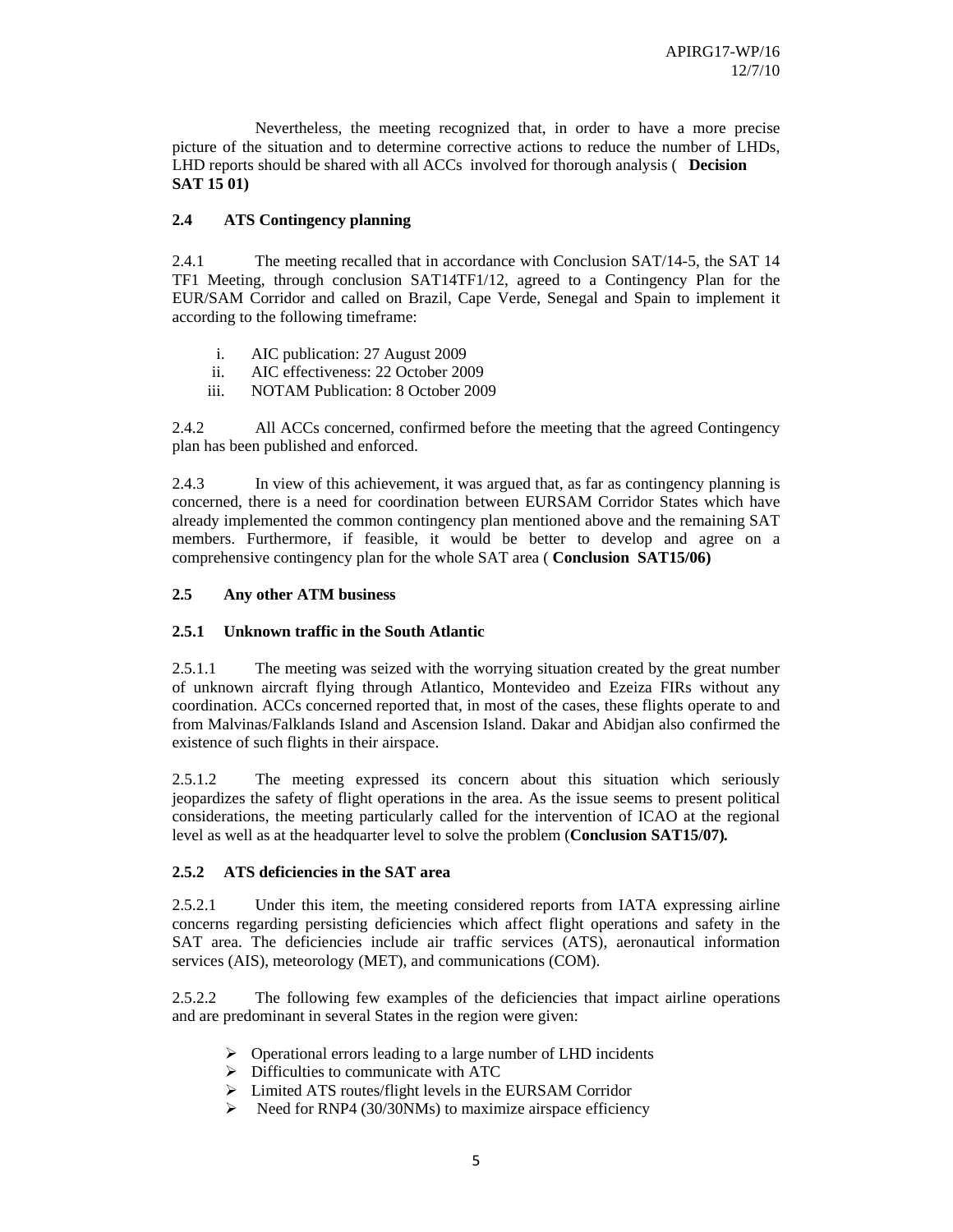2.5.2.3 Corrective action measures must be implemented. In addition to that, IATA called on State Civil Aviation Authorities to take necessary measures aimed at improving the treatment of ATS incidents reports and to determine more precisely the main causes thereof.

2.5.2.4 The meeting took due note of these reports. However it was recognized that IATA and its member airlines are working closely with ICAO and several Civil Aviation Authorities in a positive and constructive framework, to establish formal review, analysis and resolution of all deficiencies. The meeting agreed that SAT members pursue in that sense by developing an airspace infrastructure plan in line with the Global PBN Plan (**Conclusion SAT15/08)** 

## **Communications, Navigation and Surveillance (CNS)**

## **2.6 Follow up of SAT/14 Conclusions pertaining to the CNS field**

## *Follow up of conclusion SAT14/ 06: Implementation of ATS/DS circuit for Luanda/Atlantico*

2.6.1 The meeting discussed the issue of an ATS/DS direct link between Recife and Luanda and concluded that the reliable and definitive solution is to implement a CAFSAT node in Luanda.

2.6.2 The meeting was informed by Angola and Brazil of their common commitment to organize a technical coordination meeting in order to study the process to implement a CAFSAT node in Luanda to ensure direct ATS/DS link with Recife. ASECNA as team leader of Task 2 of CNS/WG Work Programme was requested to assist, if necessary, Angola and Brazil.

2.6.3 The meeting therefore agreed to the coordination meeting to be held and called ICAO to support States concerned in the implementation process (**Conclusion SAT/15/09)** 

## *Follow up of conclusion SAT14/ 08: ATS-Voice Numbering Plan for AFI*

2.6.4 The meeting discussed the status of implementation of conclusion SAT 14/08 pertaining to ATS-voice Numbering Plan for the AFI region and recognized that no study has been conducted to develop a comprehensive numbering plan in this respect. The meeting noted that, due to the lack of such comprehensive numbering plan, some AFI States are currently using the EUR ATS voice numbering Plan.

2.6.5 The meeting recalled also that a successful implementation of such an ATS voice numbering plan as defined by the recommendation contained within the ICAO Manual on ATS Ground-Ground Voice Switching and Signalling (Doc 9804,Chapter 2 Section 2.3) requires an AFI technical coordinating body to develop the technical study and planning arrangements. The meeting encouraged the States that have already undertaken studies and have been conducting trials to pursue their efforts (**Conclusion SAT/15/10)** 

## *Follow up of conclusion SAT14/ 09: Trials for extension of ATS-N5 Voice switching protocol*

2.6.7 The meeting was reminded that Spain has been successfully conducting the ATS-N5 voice switching protocol for years. It was noted that the implementation of such protocol is strongly linked to the availability of ACCs' VCSS capability to support the technical requirements.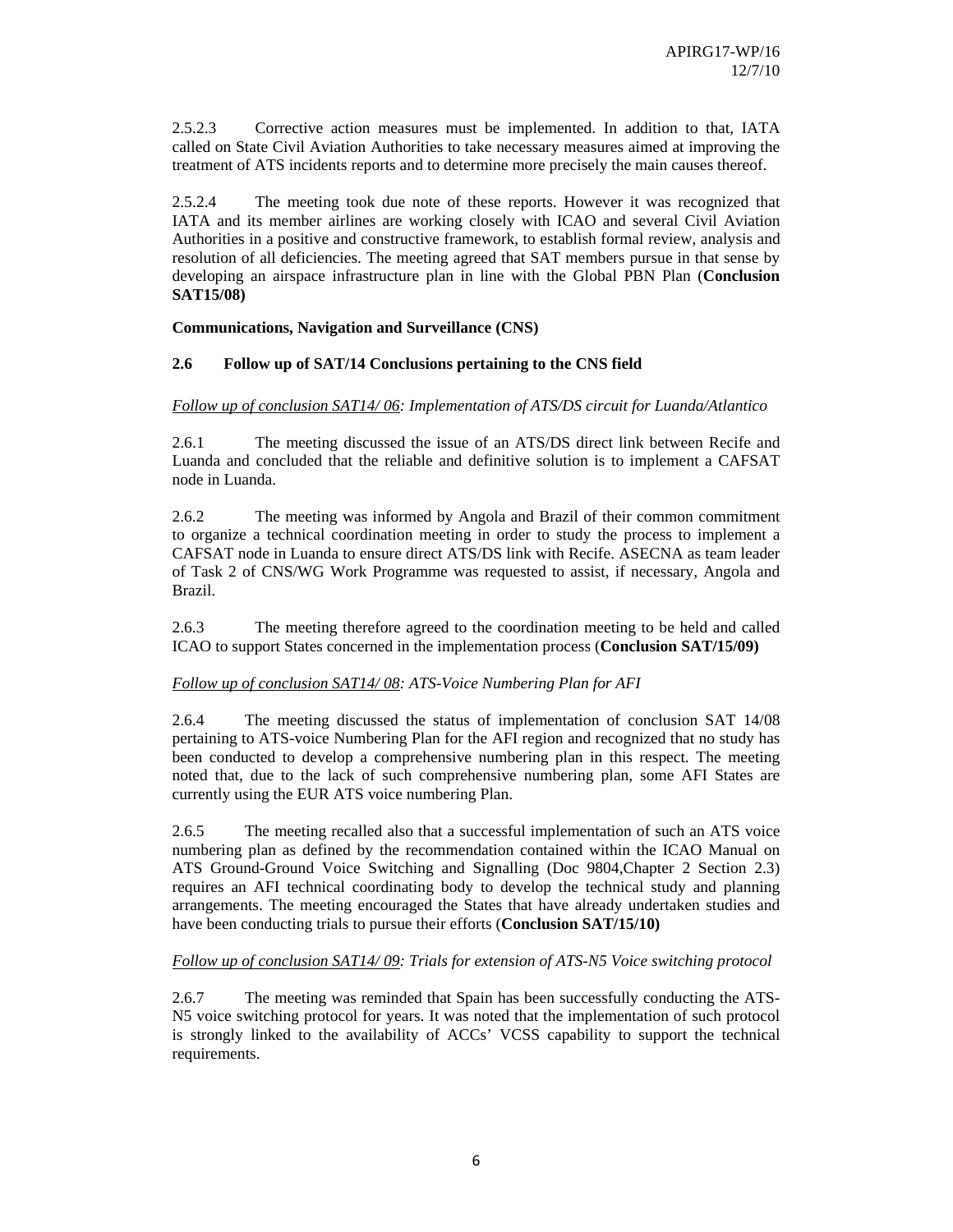2.6.8 In reviewing the VCSS implementation status, the meeting was provided with information from the ongoing projects currently conducted or planned by Portugal, Brazil and Cape Verde to upgrade their VCSS and participate in the trials with Spain.

2.6.9 The meeting then recommended States to foster the extension of ATS-N5 voice switching protocol (**Conclusion SAT/15/11)** 

## *Follow up of conclusion SAT14/ 12: ADS Data Sharing*

2.6.10 The meeting examined at length this conclusion and focused its attention on the concerns of SAT States in relation to the implementation of ADS Data sharing. It was recognized that most SAT ADS systems are currently being installed and the development of operational procedures is not yet complete. The communication service provision agreements signed between ANSPs and ACCARs service providers to support ADS-C do not include the ADS data sharing mechanism. In addition, the experience learnt from a neighbouring region where ADS is fully operating (NAT) tends to confirm that ADS data sharing is not implemented yet.

2.6.11 Taking into account these concerns, the meeting concluded that it is necessary to let the system meet its maturity status in order to gain enough experience in Data sharing and resquested the ATM/WG to provide the CNS/WG with the necessary operational ADS data to be shared ( **Decision SAT/15/02)** 

## *Follow up of conclusion SAT14/15: Trials for the interconnection of AMHS systems*

2.6.12 Under this agenda item, the meeting reviewed the status of planning and implementation of AMHS in SAT regions. Some SAT States (Argentina, Cape Verde, Portugal and Spain) have already implemented AMHS systems and intend to carry out trials for their interconnection. Other States/Organizations (Brazil and ASECNA) are planning to purchase and install the system.

2.6.13 The secretariat provided the meeting with the statement of the draft conclusion formulated by the CNS/SG/3 meeting (Nairobi, Kenya, 26-30 May 2010) that will be reported to APIRG/17 for the creation of an AFI AMHS Implementation Task Force to conduct and coordinate AMHS implementation in the AFI region.

2.6.14 The mmeting agreed to encourage States in their efforts for the implementation of AMHS and systems interconnection thereof (**Conclusion SAT/15/12)** 

## *Follow up of conclusion SAT14TF1/01: Establishment of a CAFSAT Management Committee*

2.1.18 The secretariat of the meeting presented the draft Terms of Reference of the CAFSAT Network Management Committee. This draft was developed on the basis of the existing network management committee (SNMC) and supervisory body (NAFISAT). The draft was discussed at length , amended as appropriate and adopted (**Decision SAT/15/03)** . The meeting decided that reports of the CAFSAT Committee will be addressed to SAT CNS/WG.

## *Follow up of conclusion SAT14TF1/02: Flight plans availability in the South Atlantic*

2.1.22 The meeting discussed the issue regarding missing Flight Plans in SAT States and noted that with the automation of the systems, the availability of valid flight Plans has become critical to ensure the continuity and the efficiency of ATM sensitive operations.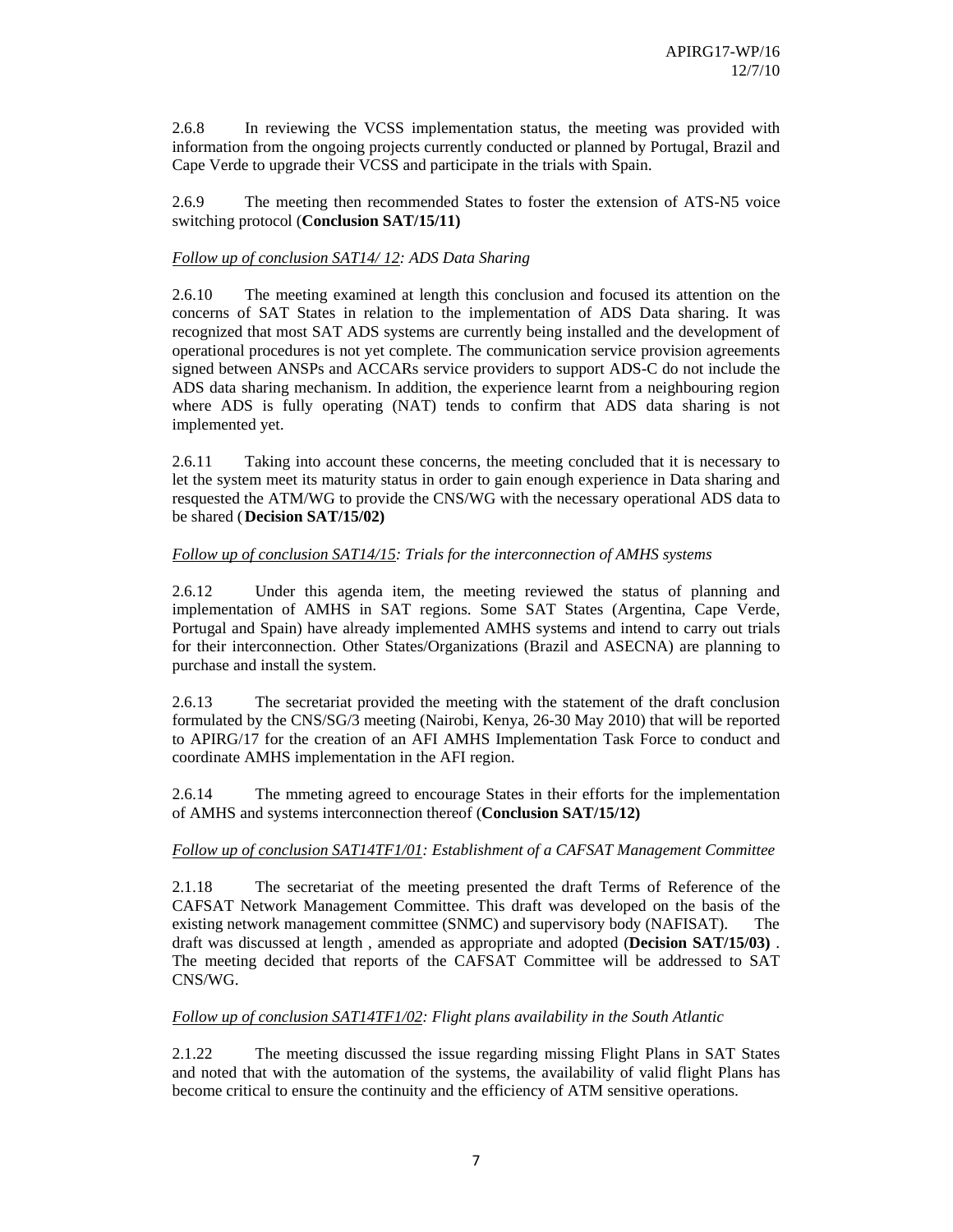2.1.23 It was recalled that previous investigation exercises pointed out the Addressing errors as the main cause of missing Flight Plan messages. However, the meeting pointed out the necessity to tackle the issue by conducting a joint in-depth internal and end to end technical and operational investigation (**Conclusion SAT/15/13)** 

# **2.7 Review of AFS performance**

2.7.1 Under this agenda, the meeting was provided with the performance results of a portion of SAT AFS (ATS/DS, AFTN). The missing statistical data was due to the lack of a formal AFS performance reporting process in SAT. The secretariat informed the meeting of the draft conclusion of CNS/SG/3 calling for the set up of a secured data base or website to facilitate AFS performance statistics data collection and analysis.

2.7.2 Reviewing the data presented, the meeting agreed that SAT AFS performance was globally satisfactory except for some dysfunctions experienced between Dakar and Sal ACCs for about 4 months during the year 2009. Difficulties due to maintenance personnel coordination was pointed out and the meeting recognized the need to harmonize maintenance operations methodologies in terms of organization, maintenance procedures, and personnel exchange ( **Conclusion SAT/15/14)** 

# **2.8 Modernization of CAFSAT Network**

2.8.1 The meeting was provided with the status of the ongoing project related to the modernization of Networks in the SAT and its neighbouring regions.

2.8.2 The meeting recognized that the CAFSAT Networks needed to be modernized considering the existing network which may be interconnected to the upgraded CAFSAT (REDDIG, AFISNET, and SADC 2). The meeting also noted that the CAFSAT Network Management Committee (CNMC) gives the opportunity to conduct a comprehensive modernization scheme (**Conclusion SAT/15/15)***.* 

# **2.9 Implementation of AIDC and OLDI in SAT**

2.9.1 The meeting was informed that SAT ACCs have implemented or are implementing the surveillance system with AIDC/OLDI capability. It was noted that one of the advantages of the automation of ATM components is the reduction of human errors in coordination operations. The meeting encouraged SAT States to implement AIDC messages interchange where possible (**Conclusion SAT/15/16)** 

## **Communications, Navigation and Surveillance/Air Traffic Management (CNS/ATM) Systems**

# **2.10 Harmonization of ADS/CPDLC programmes**

# **• Review of the Report of the Second SAT FANS 1/A Interoperability Team (SAT/FIT/5)**

2.10.1 The report of the SAT/FIT/5 meeting which was held from 17 to 18 May 2010 in Lisbon, just before the SAT 15 meeting was presented by its Rapporteur. The present meeting reviewed the list of conclusions and decisions thereof and endorsed them (**Conclusion SAT/15/17).** The list of SATFIT/5 conclusions and decisions is shown at **Appendix B** to this paper.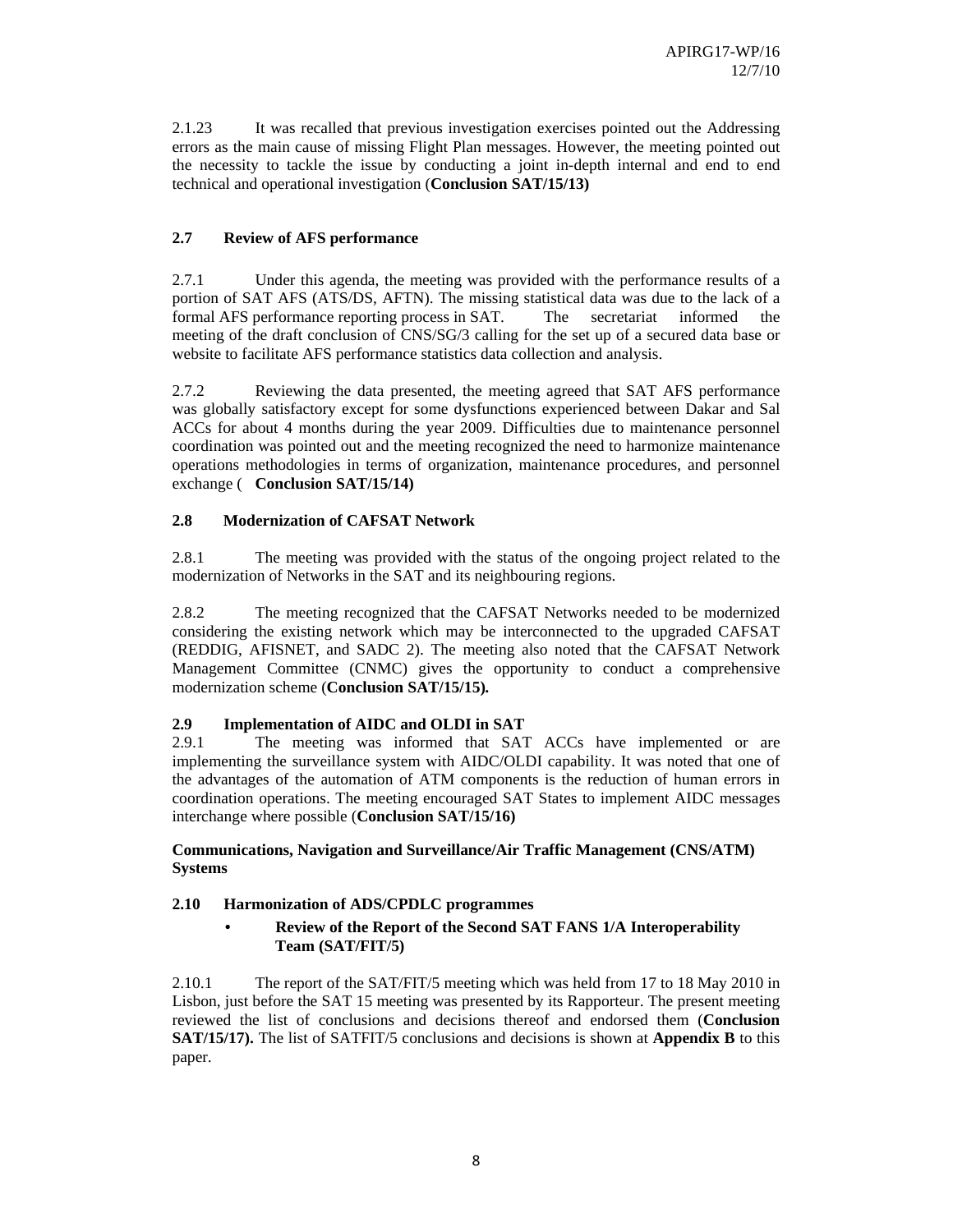## **3. Action by APIRG**

.

- 3.1 The meeting is invited to:
	- a) Note the information contained in this paper;
	- b) Note the work carried out by the SAT Informal Group as a key interregional mechanism between AFI, EUR, NAM and SAM Regions;
	- c) Encourage States and Organizations concerned to provided continued support to SAT
	- d) implementation activities; and
	- e) Provide the SAT Group with any appropriate guidance for the implementation of ICAO provisions. Ex: conclusion **SATFIT5/5.**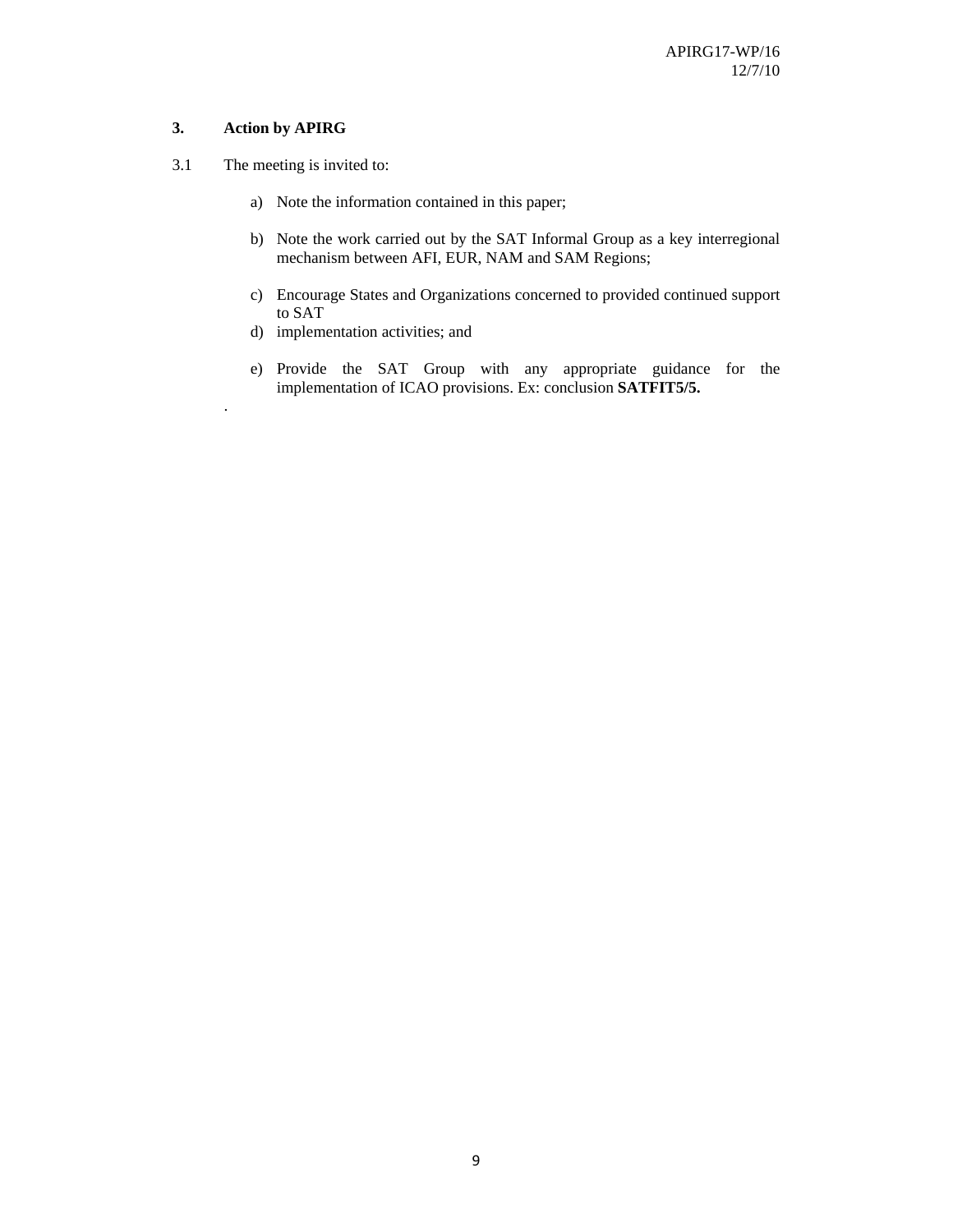## **APPENDIX A**

# **LIST OF CONCLUSIONS AND DECISIONS OF THE SAT15 MEETING**

### **Conclusion SAT 1/01: Implementation of Phases 3 and 4 of AORRA Airspace**

*That States concerned publish by the AIRAC date of 05 July, 2010 a common AIP Supplement for implementing phases 3 and 4 of AORRA airspace by 26 August, 2010*.

**..........** 

### **Conclusion SAT15/02: Direct Transitions to/from AORRA Airspace**

*That a coordination meeting be held by the end of June 2010 between Angola, Brazil, Côte d'Ivoire, Ghana, Sao Tome and Principe, Senegal, ASECNA, Roberts FIR and IATA to discuss the direct transitions to/from AORRA airspace as proposed by IATA in Appendix D to this report.* 

*Note: Ghana accepted the request to host the meeting; date and venue to be confirmed* **……** 

#### **Conclusion SAT15/03: Proposed Amendment to doc 7030**

*That SAT members forward to the secretariat their comments on the proposed amendment to doc 7030 as shown in Appendix E to this report, by the end of June 2010.* 

**…….** 

#### **Conclusion SAT15/04: Operational Procedure**

*That Brazil, Cape Verde, Senegal and Spain will implement on AIRAC date 12 January 2011 the operational procedure based on ADS-C/CPDLC reflected in Appendix F to this SAT 15 report.* 

**………** 

#### **Conclusion SAT15/05: Common additional procedures to prevent LHDs**

That: *SAT/15 Meeting having expressed its concern about the LHDs due to operational errors in ATC unit to unit coordination, implores ACCs to apply the coordination procedures for flight level changes near the common boundaries reflected on their respective LoAs, and decided to propose the modification to ICAO Doc.7030 as follows***:**

*"Supplementary safety procedures for aircraft in cases of air/ground communications problems (radio or CPDLC) and relay with other aircraft is not available.* 

*Procedures for aircraft flying along the EUR-SAM Corridor, aircraft will perform a lateral right offset up to 2 NM in cases where:* 

- *a) Impossible, difficult or incomprehensive radio or CPDLC communications with the relevant ACC after trying to establish the communications at least during 10 minutes;*
- *b) Doubts and impossible confirmation of a clearance issued by ATC; and*
- *c) When performing an ATC clearance with additional restriction (time to reach the cleared flight level, Mach number, etc.) and the position of the aircraft is 10 minutes or less to the next boundary.*

*In all cases, aircraft will inform the ATC about this lateral offset as soon as suitable communications are re-established." ...........* 

## **Decision SAT 15 01: LHD reporting**

*That SATMA, as coordinator of LHD Monitoring Team, will send to ACCs involved in one specific deviation the LHD report received, for its investigation.* 

**………**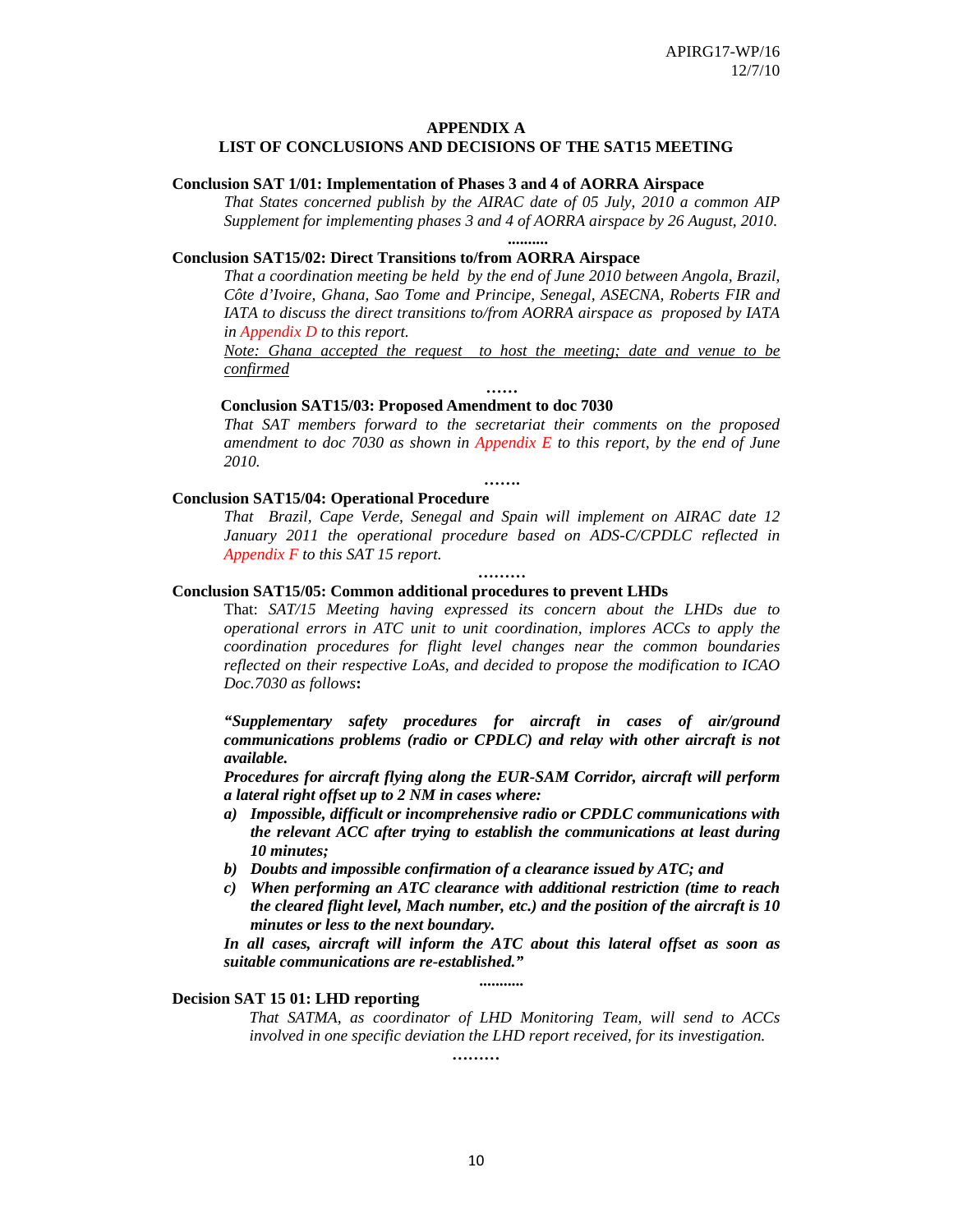## **Conclusion SAT15/06: Contingency plan for the SAT Area**

*That South Africa coordinates with other SAT members the development of a comprehensive ATS contingency plan for the SAT airspace based on the existing EUR-SAM corridor contingency plan and in accordance with ICAO Annex 11 provisions, and presents the final draft to the next SAT/16 Meeting*.

## **Conclusion SAT15/07: Unknown traffic in the South Atlantic**

*That* 

*1) the SAT Group expresses its concern about the unknown traffic coming to/from Malvinas Islands, Ascension Island and other uncontrolled flights in the South Atlantic, and calls for the involvement of ICAO to find a solution.* 

**……….** 

*2) Argentina, Brazil and Uruguay agree to hold a coordination meeting to improve operational procedures in order to enhance safety in the area concerned.*  ……

## **Conclusion SAT15/08: ATS deficiencies in the SAT Area**

*That, based on the projected increase in traffic provided by IATA and the deficiencies reported, the SAT group agrees to develop an airspace infrastructure plan along the lines of the Global PBN Plan.* 

**..........** 

# **Conclusion SAT/15/09: Implementation of ATS/DS circuit for Luanda/Atlantico**  *That:*

- *1) Angola and Brazil hold a technical coordination meeting to conduct the Implementation process of a CAFSAT node in Luanda in order to clear, before the forthcoming SAT meeting, the pending Luanda/Recife ATS/DS circuit deficiency;*
- *2) ASECNA as team leader of Task 2 of the CNS/WG Work Programme assist, if necessary, Angola and Brazil for the technical study; and*
- *3) ICAO to continue to support Angola and Brazil by coordinating the implementation process*.

**.........** 

#### **Conclusion SAT/15/10: ATS-Voice Numbering Plan for AFI**

*That:* 

- *1) APIRG creates an AFI Working Group to conduct the technical study for the development of a global ATS voice numbering plan for the AFI Region and harmonize its implementation frame;*
- *2) Meanwhile, SAT States be encouraged to pursue their efforts on bilateral ATS voice numbering trials and provide the AFI working group with available relevant material;*
- *3) ICAO continue to support the development of an ATS voice numbering plan for the AFI Region as stated in the recommendation contained within the ICAO Manual on ATS Ground-Ground Voice Switching and Signaling (Doc 9804, Chapter 2 Section 2.3).*

## *………*

## **Conclusion SAT/15/11: Trials for extension of ATS-N5 Voice switching protocol**  *That:*

*SAT States continue their collaborative technical arrangements to conduct trials for extension of ATS-N5 voice switching protocol by adopting the following steps:* 

*1) Spain to provide an updated form containing the technical requirements for VCSSs capability to support ATS-N5 voice switching protocol;*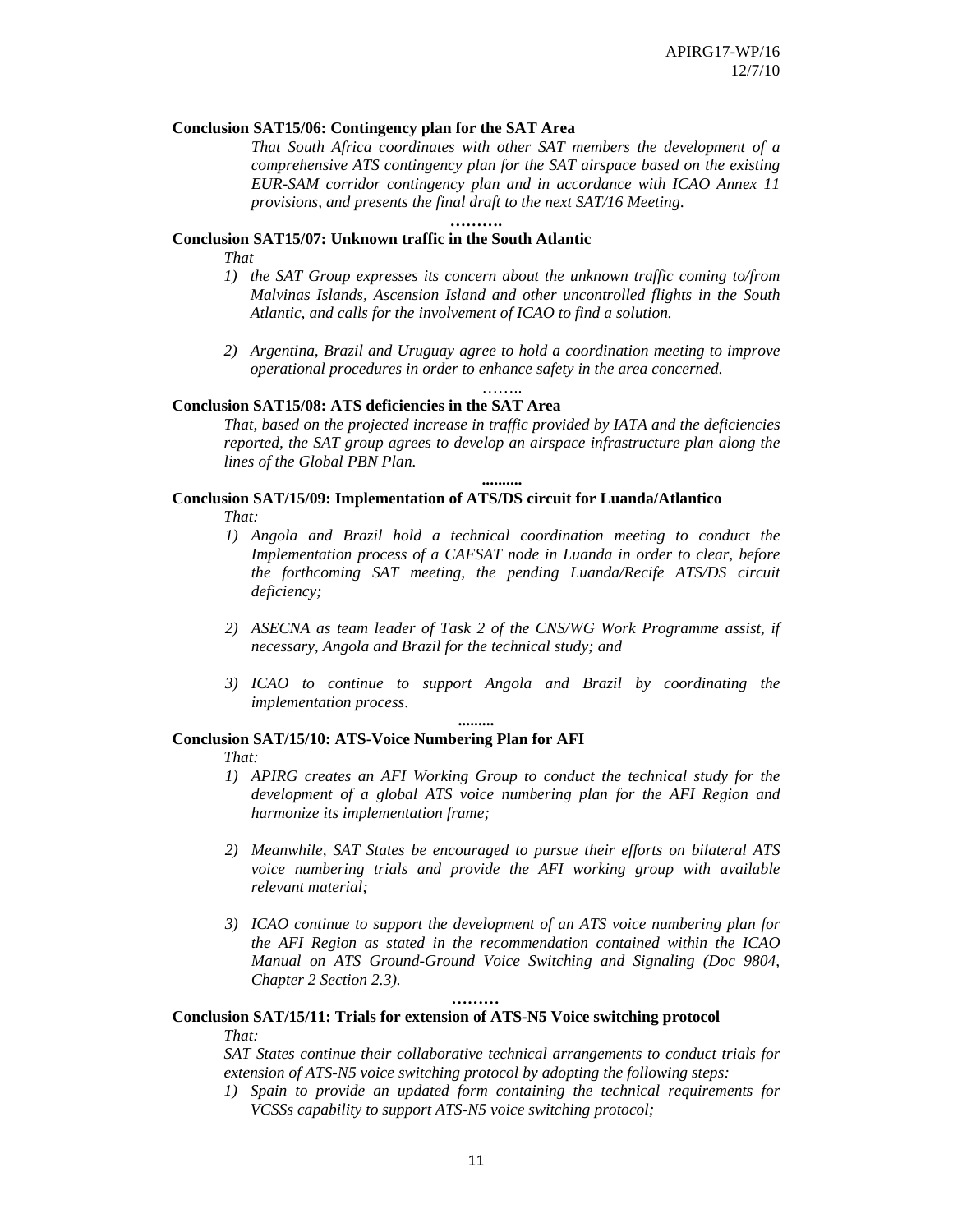- *2) Other SAT States to assess their current VCSSs capability in line with the technical requirements provided by Spain and take into account these requirements when updating their VCSSs and report the assessment results to ICAO; and*
- *3) ICAO to coordinate the process by compiling the available information to be forwarded to all stakeholders.*

**........** 

## **Decision SAT/15/02: ADS Data Sharing**

*That:* 

- *1) SAT States delay ADS data sharing as stated in conclusion SAT 14/12 and conduct, if necessary, comprehensive complementary studies taking into account the ATM requirements and involving various technical, financial and legal aspects;*
- *2) The SAT ATM/WG conducts a study and provides the SAT CNS/WG with the operational requirements for ADS data sharing.*

## **Conclusion SAT/15/12: Implementation and Interconnection of AMHS systems**  *That:*

*1) SAT States that have already implemented AMHS systems conduct trials for their interconnection and report to the other stakeholders;* 

**--------** 

- *2) SAT States that have not implemented AMHS systems pursue their effort in modernizing their systems to support AMHS capability taking into account the experience gained by their neighbouring States;*
- *3) In the framework of regional collaboration, SAT States to report when requested, the results of the trials of interconnection of AMHS systems to AFI AMHS Implementation Task force in order to support AMHS implementation process in the AFI region.*

### **.........**

## **Decision SAT/15/03: Adoption of the Terms of Reference of CAFSAT Network Management Committee**

*That he CAFSAT Network Management Committee (CNMC) Terms of Reference be adopted as presented in Appendix G to the present report.* 

## **…….. Conclusion SAT/15/13: Investigation of missing Flight Plans**

*That SAT States set up a consolidated investigation form involving both technical and operational aspects to conduct periodic assessment of missing flight plans*.

## **Conclusion SAT/15/14: Harmonization of AFS maintenance procedures and AFS statistics data collection**

**…….** 

*That:* 

- *1) SAT States endeavour to agree to minimize the Mean Time Between Failure (MTBF) of AFS systems by harmonizing their maintenance methodologies in terms of maintenance organization, procedures and maintenance personnel exchange;*
- *2) The statistics of AFS performance be collected and shared among SAT States with copy to ICAO for compilation and analysis.*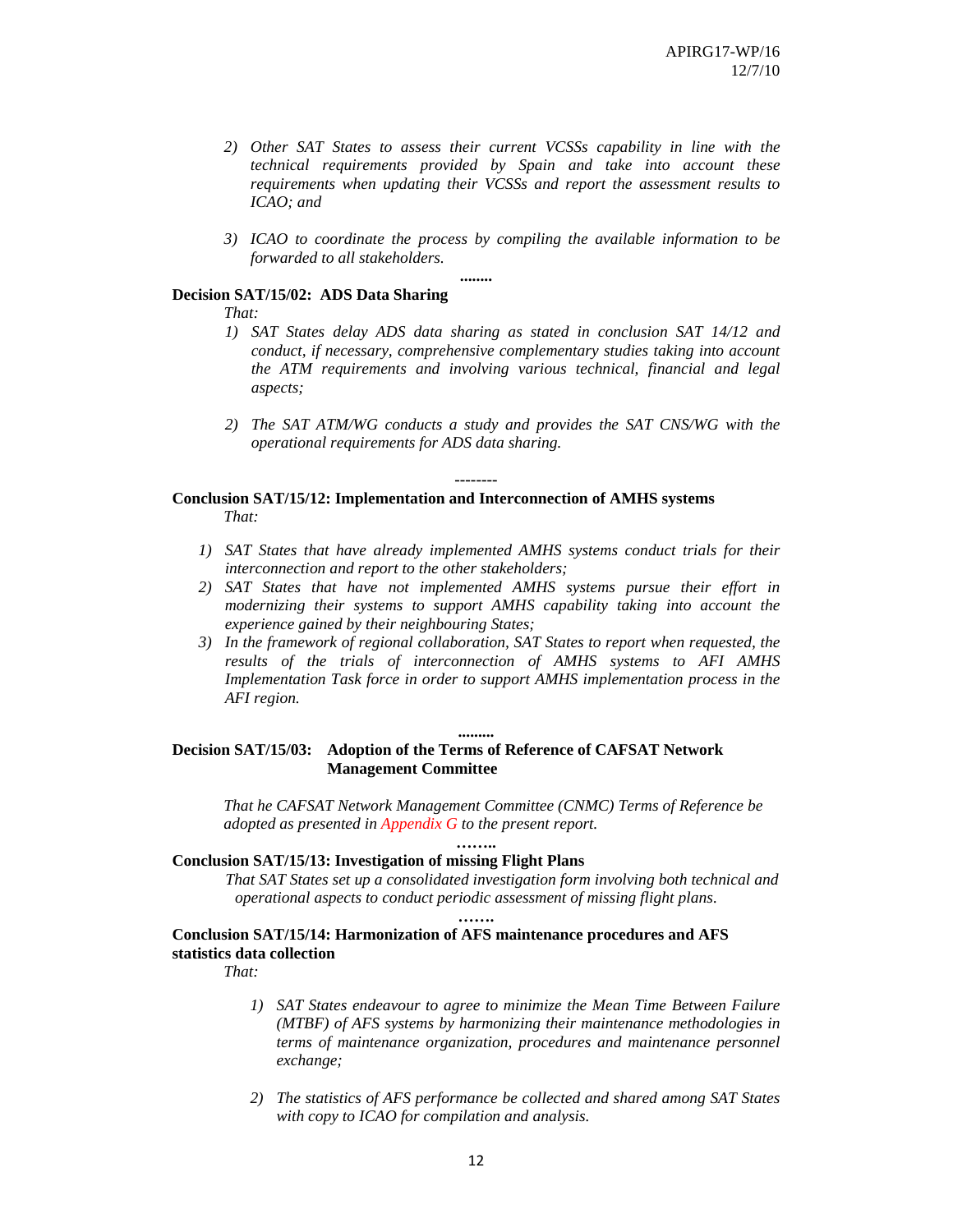## **Conclusion SAT/15/15: Modernization of CAFSAT Network**

*That:* 

- *1) In the framework of the Terms of Reference of the CAFSAT Management Committee, SAT States develop a joint technical evaluation for a comprehensive modernization and re-engineering of the CAFSAT Network.*
- *2) The modernization process should ensure a balanced interconnection with existing networks and guarantee end to end operations interoperability.*

#### **..........**

# **Conclusion SAT/15/16: Implementation of AIDC /OLDI in SAT**

*That SAT States be encouraged to implement AIDC messages interchange where possible, as technical action to reduce human errors in coordination operations between neighbouring ACCs.* 

*.............* 

## **Conclusion SAT/15/17: SAT/FIT/5 Report**

 *The SAT/15 Meeting approved the SAT/FIT/5 Report and its conclusions.*